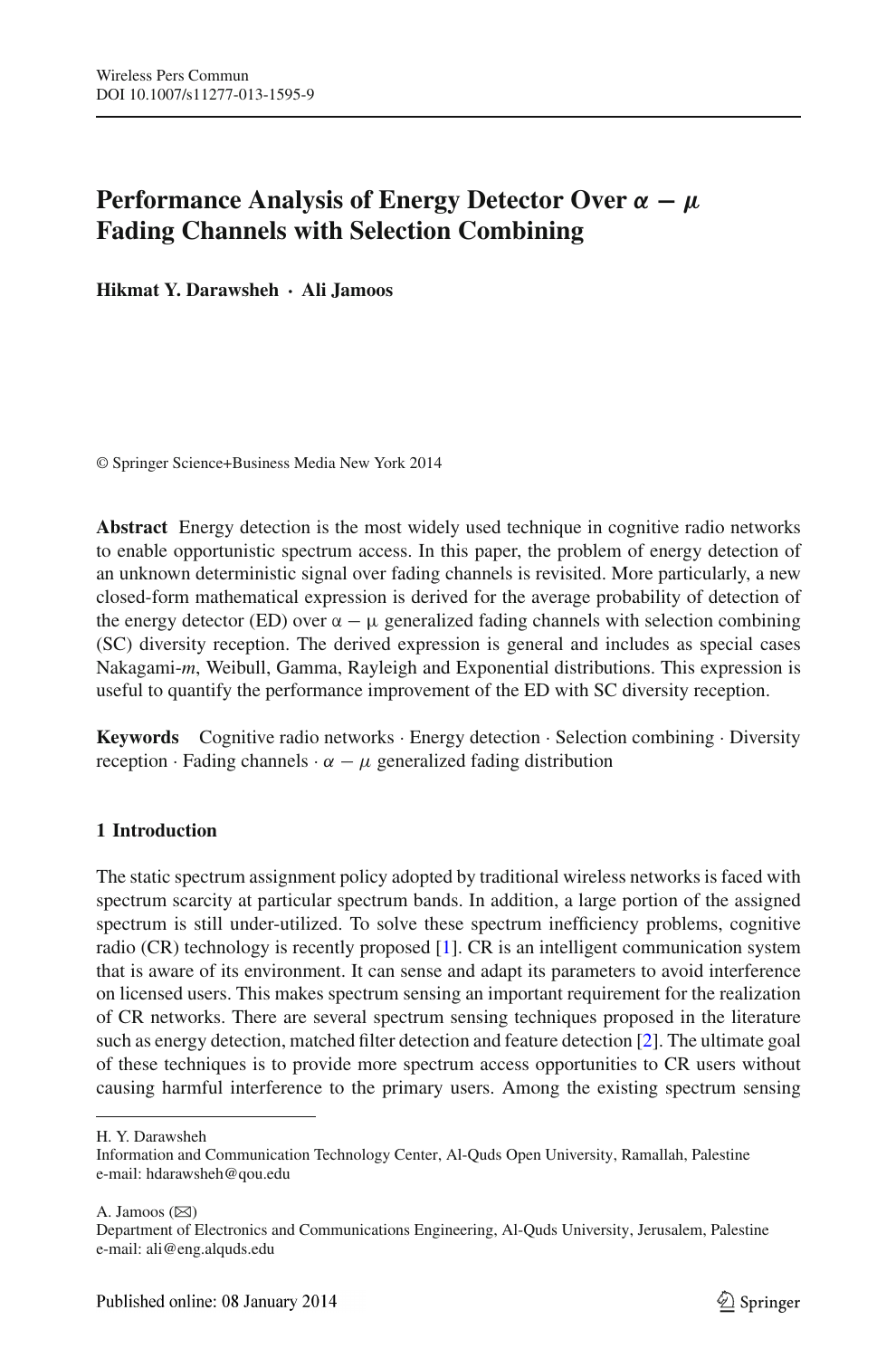techniques, the energy detector (ED) proposed in [\[3\]](#page-9-2) has the advantage of low cost and simple implementation. It simply measures the received energy on a primary band during an observation interval and declares either a white space if the measured energy is less than a properly set threshold, or occupied if the energy is larger than the threshold.

Several fading distributions have been proposed in the literature to describe the statistics of the mobile radio signal [\[4\]](#page-9-3). Indeed, the short-term signal variation is well described by several main distributions such as Nakagami-*m*, Rayleigh, Rice, Weibull, Hoyt and others. Each of these fading distributions is suitable for certain channel conditions. In some situations, no distributions adequately fit experimental data, although one or another may yield a moderate fitting. This motivates the need for a general fading distribution that can yield better fitting to experimental data and can include several fading distributions as special cases. One of these general fading distributions is the  $\alpha - \mu$  distribution recently proposed in [\[5\]](#page-9-4). It is an umbrella distribution and includes as special cases important distributions such as Nakagami-*m*, Rayleigh, Gamma, exponential, Weibull, and one-sided Gaussian. In addition, its probability density function, cumulative distribution function, and moments appear in simple closed form expressions. Furthermore, it can explore the nonlinearity of the propagation medium. These features make the  $\alpha - \mu$  distribution very attractive.

Fading channels can extremely affect the transmitted signals resulting in degrading the received signal-to-noise power ratio (SNR). In this case, antenna diversity reception techniques that combine the outputs of multiple fading branches can be used to enhance the SNR at the receiver. Equal gain combining (EGC), maximal ratio combining (MRC), and selection combining (SC) are the most widely used diversity combining techniques [\[4](#page-9-3)].

During the last decade, a great deal of interest has been paid to the problem of detecting unknown deterministic signals over a variety of fading channel distributions with or without diversity reception at the receiver [\[6](#page-9-5)[–8\]](#page-9-6). Indeed, in [\[6\]](#page-9-5) the average detection probability performance of ED is derived for Rayleigh, Rician and Nakagami-*m* fading channels. An alternative analytical approach have been proposed by Digham et al. [\[7](#page-9-7)], where closed-form expressions are obtained for the average detection probability over Rayleigh and Nakagami*m* fading channels with square-law combining and square-law selection diversity schemes. In [\[8](#page-9-6)], the moment generating function (MGF) method and the probability density function (PDF) method are used to evaluate the performance of ED over Rician and Nakagami-*m* fading models with several diversity combining techniques. However, this yields a wide collection of performance expressions that are applicable only for certain fading models with specific model parameters. To avoid this drawback, Fathi and Tawfik [\[9](#page-9-8)] have recently proposed a versatile performance expression for ED over the  $\alpha - \mu$  generalized fading channels. Nevertheless, no diversity combining techniques are considered.

In this paper, we propose to extend the results in [\[9](#page-9-8)] by considering SC diversity reception at the receiver. A new closed-form expression is derived for the average detection probability of the ED over  $\alpha - \mu$  generalized fading channels with SC diversity reception.

The rest of the paper is organized as follows. Section [2](#page-1-0) introduces the ED over  $\alpha - \mu$ fading channels. Section [3](#page-4-0) presents the performance of the ED with SC diversity reception. Numerical results are discussed in Sect. [4.](#page-6-0) The conclusions are reported in Sect. [5.](#page-8-0) Finally, the derivation of the new expression is given in "Appendix".

#### <span id="page-1-0"></span>**2 Energy Detection Over** *α* **−** *μ* **Fading**

The ED is a threshold-based decision device. Its output is one of two hypotheses  $H_0$  and *H*<sup>1</sup> denoting, respectively, signal absence and signal presence. The decision is made by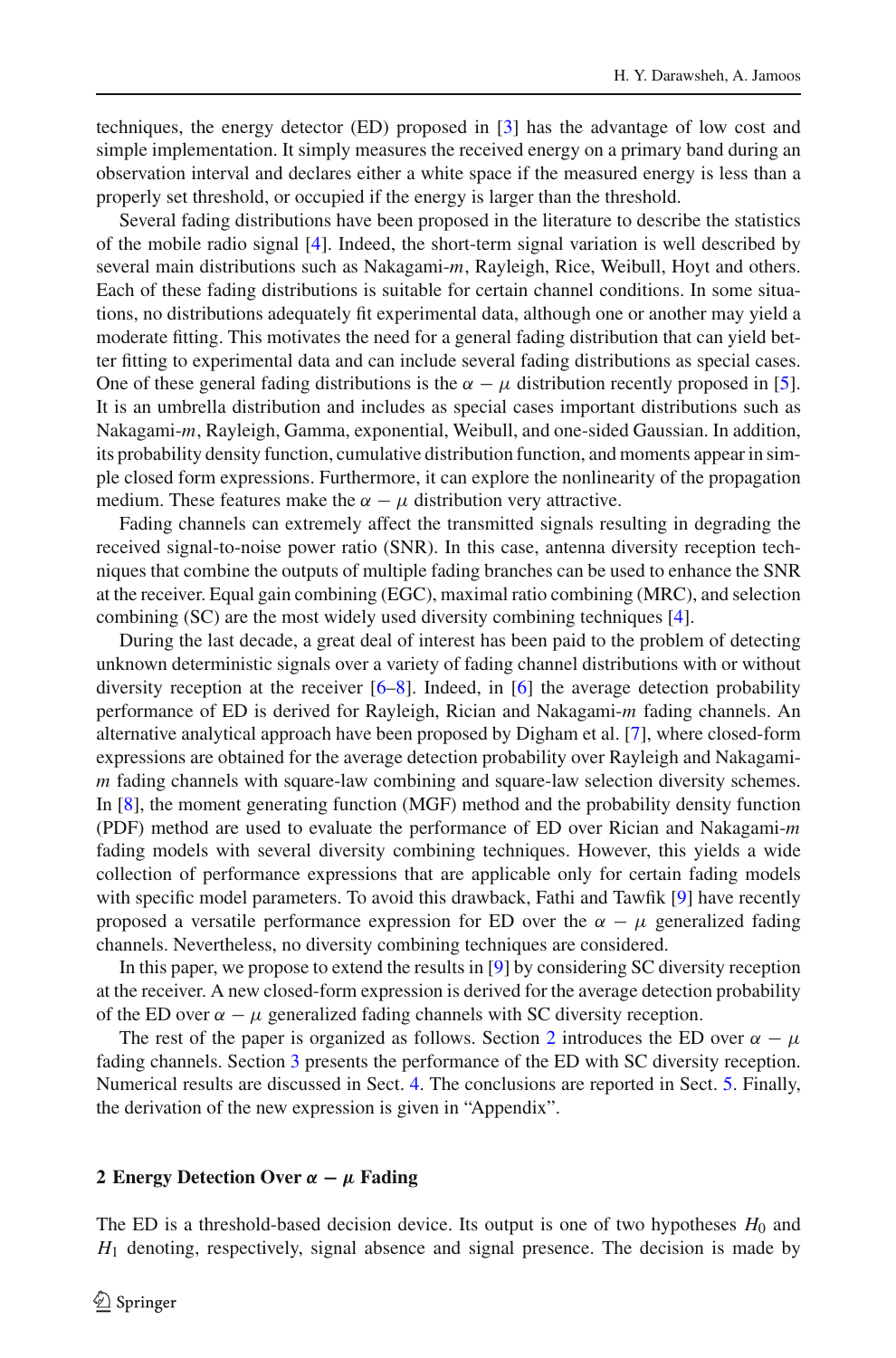

<span id="page-2-0"></span>**Fig. 1** Block diagram of the energy detector

comparing the aggregated energy of a band-pass-filtered (BPF) received signal, over an observation period of time *T* s, against a predetermined detection threshold  $\lambda$  as shown in Fig. [1.](#page-2-0)

Thus, the received signal  $r(t)$  can be interpreted as a binary hypothesis test:

$$
r(t) = \begin{cases} n(t) & H_0 \\ h s(t) + n(t) & H_1 \end{cases}
$$
 (1)

where  $n(t)$  is an additive white Gaussian noise (AWGN) process with one-sided power spectral density  $N_0$  Watt/Hz,  $s(t)$  is the transmitted signal, and  $h$  is the channel coefficient amplitude having mean-square value of  $\bar{h}^2$  and PDF  $f_h(h)$ . The instantaneous signal-tonoise ratio (SNR) at the receiver antenna can be expressed as  $\gamma = |h|^2 E_s/N_0$ , where  $E<sub>s</sub>$  is the energy of the signal accumulated over the observation period. It is well known that the PDF of the decision variable *Y* can be expressed in terms of the central and noncentral Chi-square distributions with  $u = TW/2$  degrees of freedom, where *W* is the BPF bandwidth and *T W* is the time-bandwidth product. Based on the statistics of *Y* and given a fixed threshold  $\lambda$ , the conditional probabilities of false alarm  $P_f = Pr(Y > \lambda | H_0)$  and detection  $P_d = \Pr(Y > \lambda | H_1)$  for a certain value of  $\gamma$  can be expressed as [\[7\]](#page-9-7):

$$
P_f = \frac{\Gamma\left(u, \frac{\lambda}{2}\right)}{\Gamma\left(u\right)}\tag{2}
$$

$$
P_d = Q_u(\sqrt{2\gamma}, \sqrt{\lambda})
$$
 (3)

<span id="page-2-1"></span>where  $\Gamma(\cdot)$  is the Gamma function,  $\Gamma(\cdot, \cdot)$  is the upper incomplete Gamma function, and  $Q_u(\cdot, \cdot)$  is the generalized Marcum *Q*-function [\[4](#page-9-3), eq.(4.59)].

When the fading channel is characterized by the  $\alpha - \mu$  generalized fading distribution, the envelope *h* of the fading signal has the following PDF  $f_h(h)$  [\[5](#page-9-4), eq.(1)]:

$$
f_h(h) = \frac{\alpha \mu^{\mu} h^{\alpha \mu - 1}}{\bar{h}^{\alpha \mu} \Gamma(\mu)} e^{-\mu \left(\frac{h}{\bar{h}}\right)^{\alpha}}
$$
(4)

where  $\alpha$  is a positive arbitrary parameter, and  $\mu > 0$  is the inverse of the normalized variance of  $h^{\alpha}$ ,  $h = \sqrt[\alpha]{E(h^{\alpha})}$  is the  $\alpha$ -root mean value of h, and  $\Gamma(\mu)$  is the Gamma function. By setting  $\alpha = K$  and  $\mu = 1$ , the  $\alpha - \mu$  distribution reduces to the Weibull distribution with parameter *K*. Setting  $K = 1$  results in exponential distribution. In addition, Nakagami-*m* distribution can be obtained by setting  $\alpha = 2$  and  $\mu = m$ , where *m* is Nakagami-*m* severity parameter. Furthermore, Rayleigh and one-sided Gaussian distributions are obtained from the Nakagami-*m* distribution by setting  $m = 1$  and  $m = 1/2$ , respectively. Moreover, Gamma distribution is obtained by setting  $\alpha = 1$  and  $\mu = a$ , where *a* is the parameter of Gamma distribution. Figures [2](#page-3-0) and [3](#page-3-1) shows the PDF  $f_x(x)$  of the normalized envelope  $x = h/h$  of the  $\alpha - \mu$  general fading distribution for several values of  $\alpha$  and  $\mu$ , resulting in several well known fading distributions. Indeed, the  $\alpha - \mu$  distribution is general, flexible and covers vast range of fading situations [\[5\]](#page-9-4).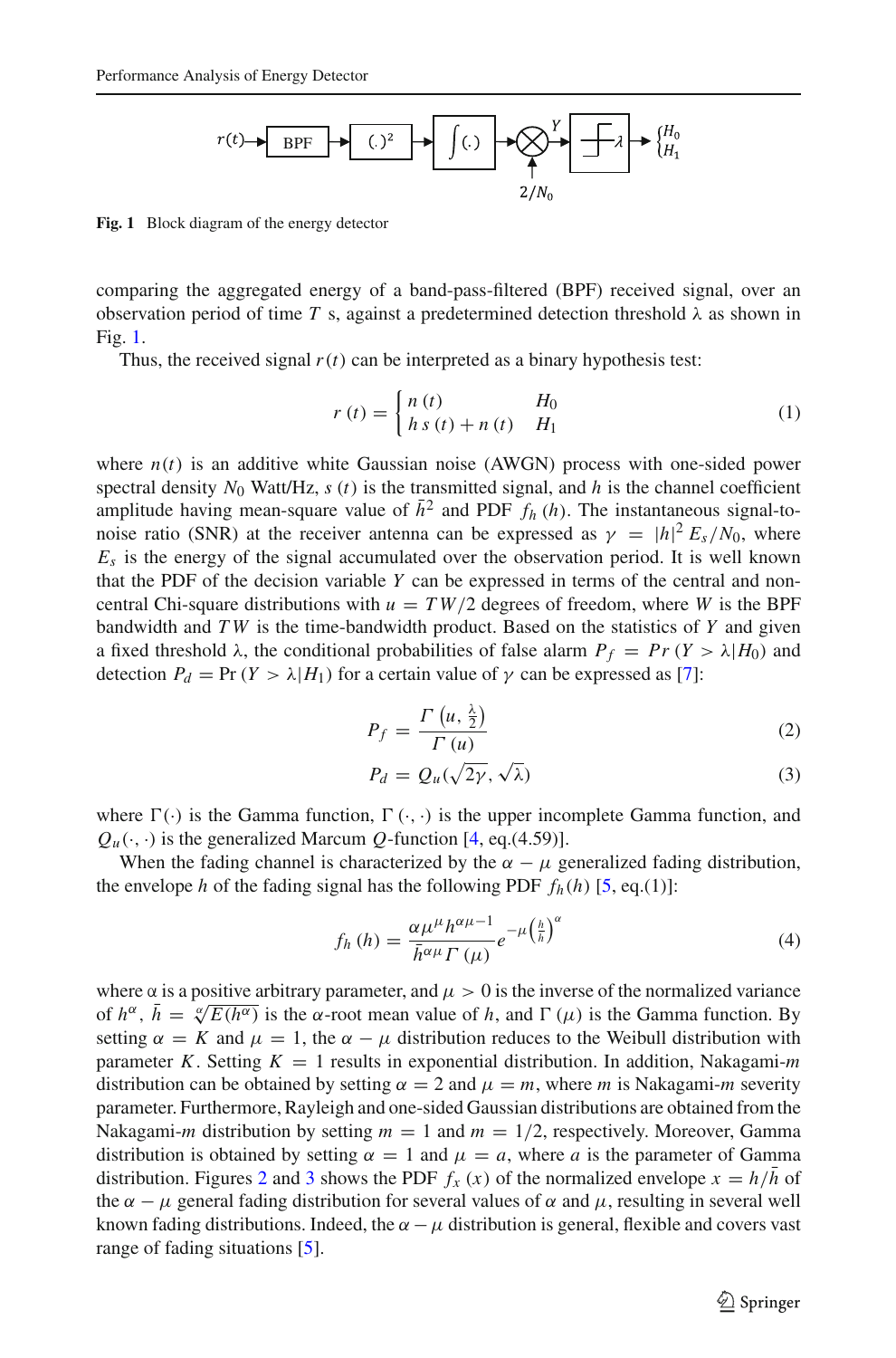

<span id="page-3-0"></span>**Fig. 2** The probability density function  $f_x(x)$  of the  $\alpha - \mu$  generalized fading distribution for  $\alpha = 2$  with several values of  $\mu$ 



<span id="page-3-1"></span>**Fig. 3** The probability density function  $f_x(x)$  of the  $\alpha - \mu$  generalized fading distribution for  $\mu = 1$  with several values of  $\alpha$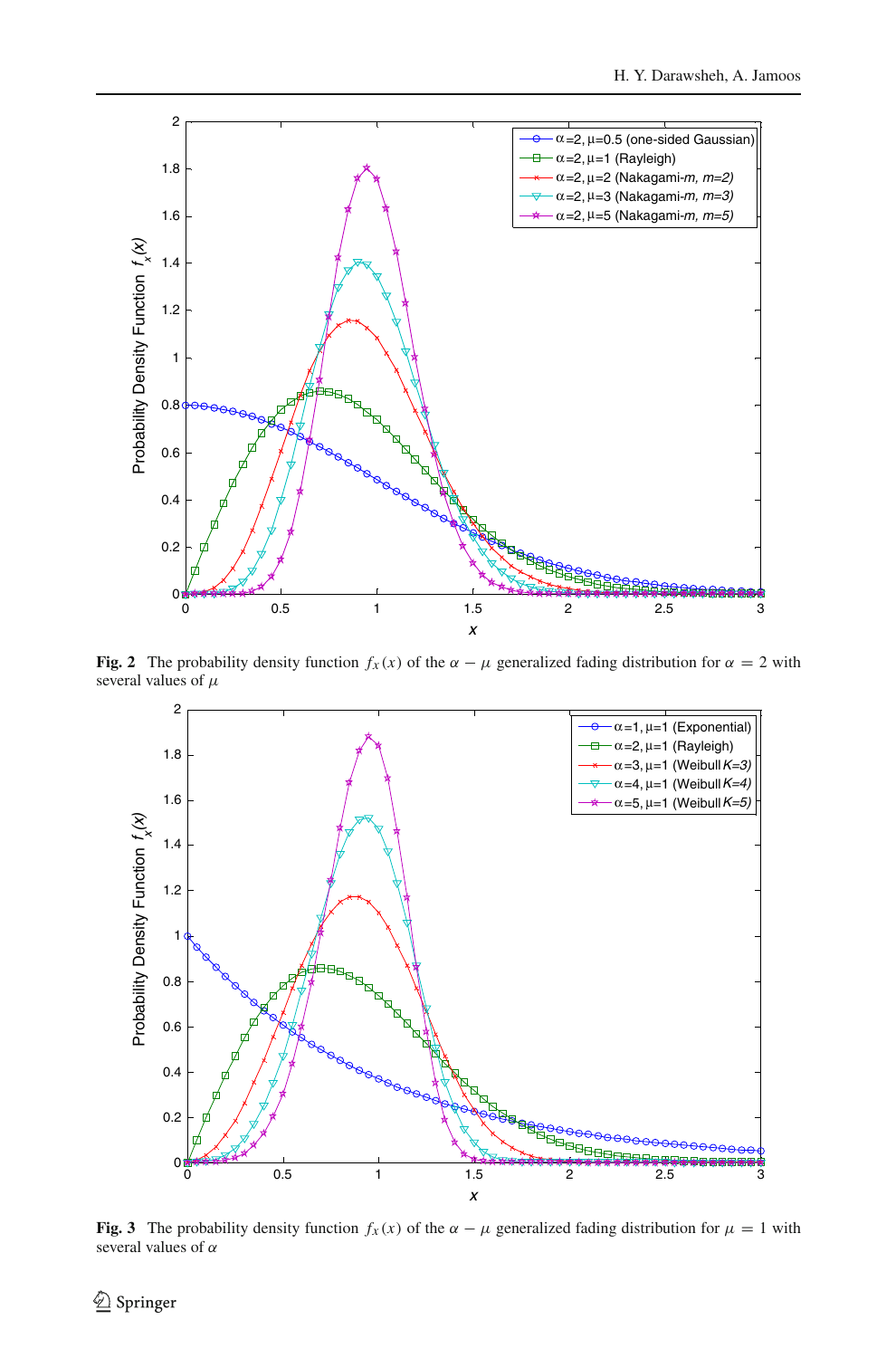To obtain the average probability of detection  $\bar{P}_d$  when considering AWGN and  $\alpha - \mu$ fading channel, Eq. [\(3\)](#page-2-1) should be averaged over the PDF  $f_{\gamma}(\gamma)$  of the output SNR  $\gamma$  =  $|h|^2 E_s/N_0$  as follows:

$$
\bar{P}_d = \int\limits_0^\infty P_d(\gamma) f_\gamma(\gamma) d\gamma \tag{5}
$$

<span id="page-4-1"></span>where  $f_Y(y)$  is derived from  $f_h(h)$  by simple change of variables as shown in [\[4](#page-9-3), eq.(2.3)]:

$$
f_{\gamma}\left(\gamma\right) = \frac{\alpha \mu^{\mu} \gamma^{\frac{\alpha \mu}{2} - 1}}{2\Gamma\left(\mu\right) \bar{\gamma}^{\frac{\alpha \mu}{2}}} e^{-\mu \left(\frac{\gamma}{\bar{\gamma}}\right)^{\alpha/2}} \tag{6}
$$

where  $\bar{\gamma} = \bar{h}^2 E_s / N_0$  is the average SNR.

Note that the probability of false alarm given by [\(2\)](#page-2-1) has no terms relating to fading channel parameters, and so, doesn't change.

#### <span id="page-4-0"></span>**3 Performance of Energy Detector with Selection Combining**

In [\[9\]](#page-9-8), the average probability of detection for the ED is obtained over the  $\alpha - \mu$  general fading distribution. However, no diversity combining techniques are considered. In this section, the performance of the ED over the  $\alpha - \mu$  fading channel is revisited to derive a mathematical expression for the average probability of detection when SC diversity technique is employed at the receiver. When considering SC diversity technique, the diversity branch with highest SNR is chosen by the selection combiner. The PDF of the instantaneous SNR for single branch  $\alpha - \mu$  fading channel is given by [\(6\)](#page-4-1). For *L* diversity branches, the instantaneous SNR of the SC would be equal to the maximum of  $\{\gamma_1, \gamma_2, \dots, \gamma_L\}$ , where  $\gamma_i$  is the *i*th branch instantaneous SNR. Assuming that the average SNRs for all branches are equal, let's denote it by  $\bar{\gamma}$ , then for any single branch, the probability that its SNR  $\gamma_i$  is less than some value  $\gamma$  is given by the following cumulative distribution function (CDF) [\[10](#page-9-9)]:

$$
CDF(Y_i) = Pr(Y_i \leq \gamma) = \int_{0}^{\gamma} f_{\gamma_i}(y_i) dy_i = \int_{0}^{\gamma} \frac{\alpha \mu^{\mu} \gamma_i^{\frac{\alpha \mu}{2} - 1}}{2\Gamma(\mu) \bar{\gamma}^{\frac{\alpha \mu}{2}}} e^{-\mu \left(\frac{\gamma_i}{\gamma}\right)^{\alpha/2}}
$$

$$
dy_i = 1 - \frac{\Gamma\left(\mu, \mu\left(\frac{\gamma}{\gamma}\right)^{\alpha/2}\right)}{\Gamma(\mu)}
$$
(7)

Thus, the CDF of the output SNR of *L* independent and identically distributed (i.i.d) selection combiner branches can be derived as follows:

$$
CDF(\gamma) = Pr(\gamma_1 \le \gamma, \gamma_2 \le \gamma, ..., \gamma_L \le \gamma) = \prod_{i=1}^{L} \left( 1 - \frac{\Gamma\left(\mu, \mu\left(\frac{\gamma}{\overline{\gamma}}\right)^{\alpha/2}\right)}{\Gamma(\mu)} \right)
$$

$$
= \left( 1 - \frac{\Gamma\left(\mu, \mu\left(\frac{\gamma}{\overline{\gamma}}\right)^{\alpha/2}\right)}{\Gamma(\mu)} \right)^L
$$
(8)

By carrying-out similar steps to those leading to [\[11](#page-9-10), eq. (4)], the PDF of the combiner's output SNR, denoted by  $f_{SC}$  (γ), can be obtained by differentiating the *CDF* (γ):

 $\hat{\mathfrak{D}}$  Springer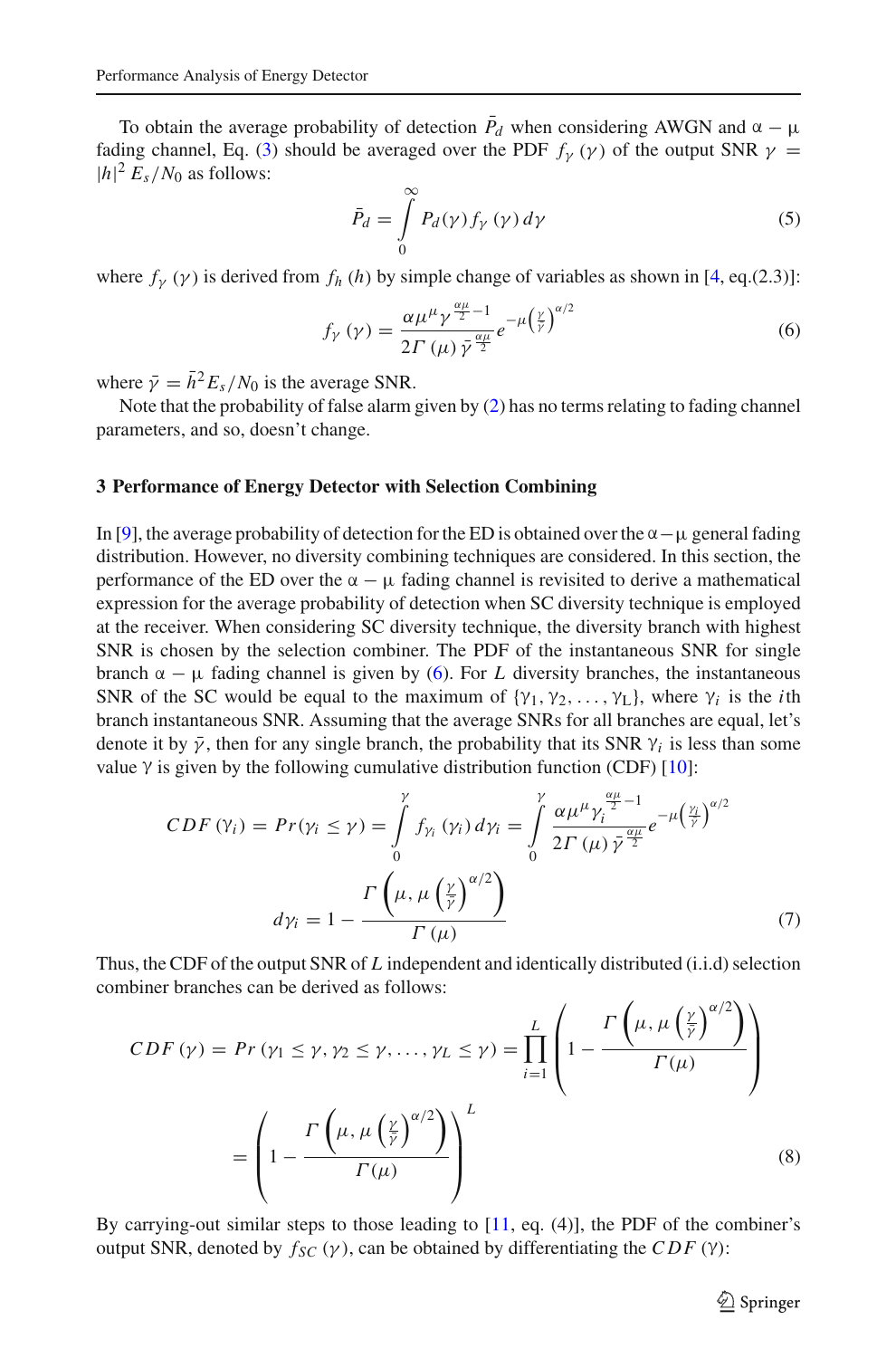<span id="page-5-0"></span>
$$
f_{SC}(\gamma) = \frac{d\,CDF(\gamma)}{d\gamma} = \frac{L\alpha\mu^{\mu}}{2\,\Gamma\left(\mu\right)\bar{\gamma}^{\frac{\alpha\mu}{2}}} \left(1 - \frac{\Gamma\left(\mu, \mu\left(\frac{\gamma}{\bar{\gamma}}\right)^{\alpha/2}\right)}{\Gamma\left(\mu\right)}\right)^{L-1} \gamma^{\frac{\alpha\mu}{2}-1} e^{-\mu\left(\frac{\gamma}{\bar{\gamma}}\right)^{\alpha/2}} \tag{9}
$$

<span id="page-5-4"></span>Therefore, the average probability of detection for the SC can be evaluated by averaging  $(3)$  over  $(9)$  as follows:

$$
\bar{P}_{d,\alpha\mu,sc} = \int_{0}^{\infty} Q_{u} \left( \sqrt{2\gamma}, \sqrt{\lambda} \right)
$$
\n
$$
\times \frac{L\alpha\mu^{\mu}}{2\Gamma(\mu)\bar{\gamma}^{\frac{\alpha\mu}{2}}} \left( 1 - \frac{\Gamma\left(\mu, \mu\left(\frac{\gamma}{\bar{\gamma}}\right)^{\alpha/2}\right)}{\Gamma(\mu)} \right)^{L-1} \gamma^{\frac{\alpha\mu}{2}-1} e^{-\mu\left(\frac{\gamma}{\bar{\gamma}}\right)^{\alpha/2}} d\gamma \tag{10}
$$

Following the derivation in "Appendix", the average probability of detection of the ED over  $\alpha - \mu$  generalized fading channels with SC diversity reception can be expressed as:

<span id="page-5-1"></span>
$$
\bar{P}_{d,\alpha\mu,sc} = C \sum_{n=0}^{\infty} a_n \sum_{i=0}^{L-1} (-1)^i \left(\frac{L-1}{i}\right) \sum_{m=0}^{i(\mu-1)} \frac{\mu^m l^{\frac{\alpha m}{2}+n}}{\bar{\gamma}^{\frac{\alpha m}{2}}} \beta_{mi}(\mu) G_{l,k}^{k,l} \left(z; \frac{\Delta (l,-w)}{\Delta (k,0)}\right)
$$
\n(11)

where  $C = \frac{\alpha \mu^{\mu} L \sqrt{kl}^{\frac{1}{2}(\alpha \mu - 1)}}{1 - \frac{k+1}{2}}$  $\frac{\alpha \mu^{\mu} L \sqrt{k} l^{\frac{1}{2}(\alpha \mu - 1)}}{2 \Gamma(\mu) \bar{\gamma}^{\frac{1}{2}(\alpha \mu)} (2\pi)^{\frac{k+1}{2}-1}}$ ,  $a_n = \frac{\Gamma(n+u, \frac{\lambda}{2})}{n! \Gamma(n+u)}, z = l^l \left( \frac{(i+1)\mu}{k \bar{\gamma}^{\alpha/2}} \right)^k$ , and  $w = \frac{1}{2} \alpha (\mu + \frac{\lambda}{2})$ 

*m*) + *n* − 1. In addition,  $G_{p,q}^{q,p} (z; \frac{a_1, \ldots, a_p}{b_1, \ldots, b_q})$ ) is the Meiger- $G$  function  $[13, eq. (16.17.1)],$  $[13, eq. (16.17.1)],$  $\Delta(k, a) = \frac{a}{k}, \frac{a+1}{k}, \ldots, \frac{a+k-1}{k}, l$  and *k* are some integers such that  $\frac{l}{k} = \frac{\alpha}{2}, \beta_{mi}(\mu)$  is the multinomial expansion coefficient which can be computed recursively as illustrated in [\[4,](#page-9-3) eq. $(9.124)$ ]. To the best of authors' knowledge,  $(11)$  is new.

In the case of no diversity reception, i.e. single diversity branch  $L = 1$ , the derived expression for the probability of detection of the ED with SC diversity reception in [\(11\)](#page-5-1) reduces to a previously known result found in [\[9](#page-9-8), eq.(8)], as follows:

$$
\bar{P}_d = A \sum_{n=0}^{\infty} l^n a_n G_{l,k}^{k,l} \left( S; \frac{\Delta(l, -v)}{\Delta(k, 0)} \right)
$$
(12)

<span id="page-5-2"></span>where  $A = \frac{\alpha \mu^{\mu} \sqrt{k} l^{(\alpha \mu - 1)/2}}{2 \Gamma(\mu) \bar{\gamma} (\frac{\alpha \mu}{2}) (2\pi)^{\frac{k+1}{2}-1}}$ ,  $S = \left(\frac{\mu}{k \bar{\gamma}^{\alpha/2}}\right)^k l^l$ , and  $v = n + \frac{\alpha \mu}{2} - 1$ . Note that a typo in [\[9](#page-9-8), eq.(8)] is fixed in [\(12\)](#page-5-2) by adding the missing term  $l^n$ .

For the special case of Rayleigh fading channels, the probability of detection for the ED with SC diversity reception can be found from [\(11\)](#page-5-1) by setting  $\alpha = 2$  and  $\mu = 1$ :

$$
\bar{P}_{d,Ray,SC,L} = \frac{L}{\bar{\gamma}} \sum_{n=0}^{\infty} \frac{\Gamma(n+u, \frac{\lambda}{2})}{\Gamma(n+u)} \sum_{i=0}^{L-1} (-1)^i \left(\frac{\bar{\gamma}}{1+i+\bar{\gamma}}\right)^{n+1} \binom{L-1}{i} \tag{13}
$$

<span id="page-5-3"></span>It should be noted that  $(13)$  is an alternative form to the one derived in  $[14, eq.(30)]$  $[14, eq.(30)]$ . For the no diversity case  $L = 1$ , Eq. [\(13\)](#page-5-3) reduces to:

$$
\bar{P}_{d,Ray,L=1} = \frac{1}{1+\bar{\gamma}} \sum_{n=0}^{\infty} \frac{\Gamma\left(n+u,\frac{\lambda}{2}\right)}{\Gamma\left(n+u\right)} \left(\frac{\bar{\gamma}}{1+\bar{\gamma}}\right)^n \tag{14}
$$

 $\circledcirc$  Springer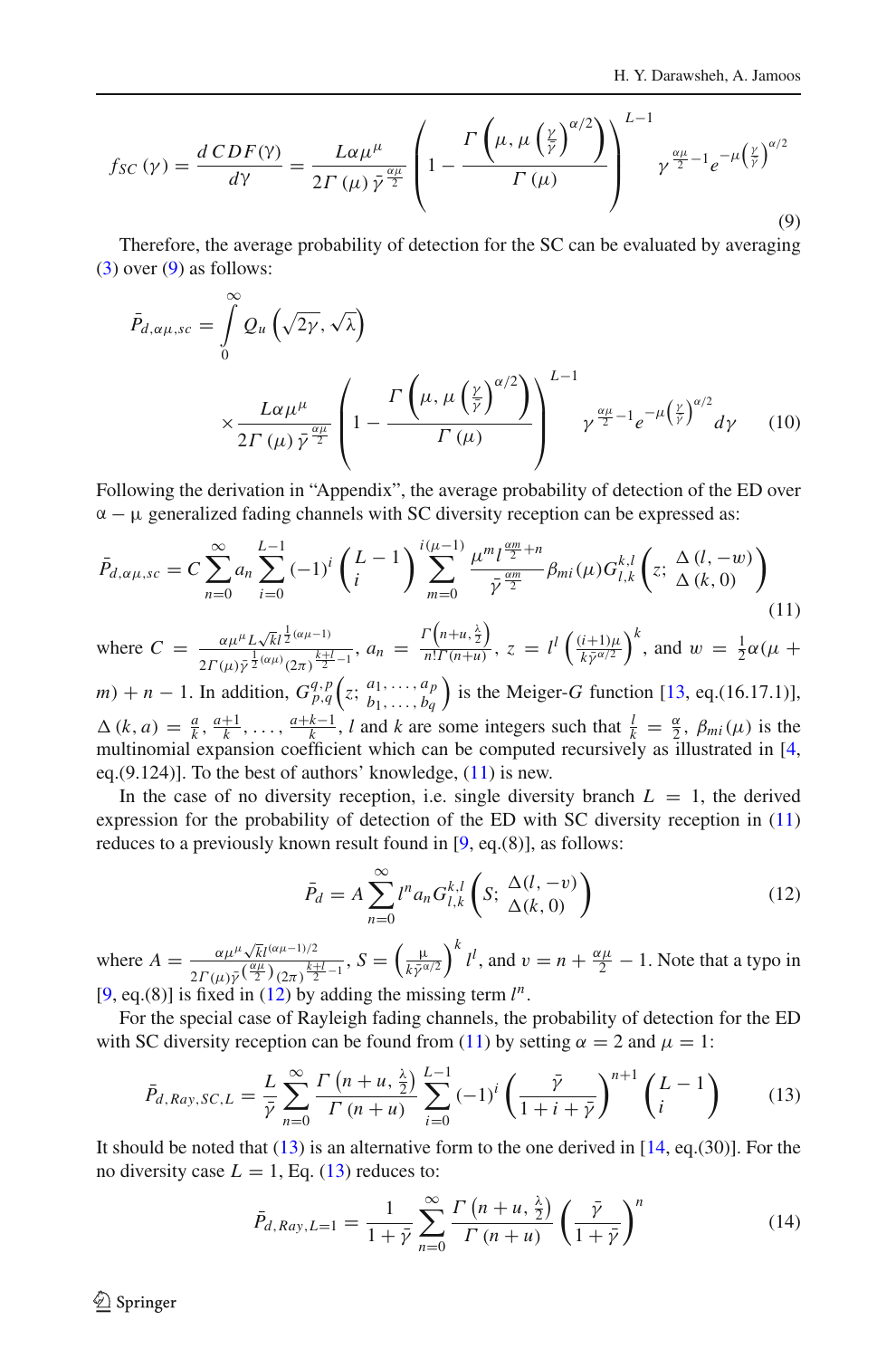### <span id="page-6-0"></span>**4 Numerical Results and Discussion**

In this section, the performance of the ED is quantified by depicting the Receiver Operating Characteristics (ROC) ( $\bar{P}_d$  vs.  $P_f$ ), or equivalently, complementary ROC (probability of miss detection  $P_m = 1 - \bar{P}_d$  vs.  $P_f$ ) for different values of the environment nonlinearity parameter  $\alpha$ , number of multipath clusters  $\mu$ , and number of SC diversity branches *L*. In the following examples, the degree of freedom *u* of both  $H_0$  and  $H_1$  distributions are set to  $u = 5$ .

Figure [4](#page-6-1) shows the complementary ROC of the ED over  $\alpha - \mu$  fading channel with different values of  $\alpha$  when  $L = 1, 3$ . One can notice that the performance of the ED is greatly improved when increasing the number of SC diversity branches from  $L = 1$  to  $L = 3$ . For example, when  $\alpha = 2$  and  $P_f = 0.1$  the probability of miss detection is decreased from 0.2 to 0.04 when increasing the number of SC diversity branches from  $L = 1$  to  $L = 3$ . Thus, SC diversity reception can greatly improve the probability of detection of the ED. In addition, increasing the value of the nonlinearity parameter  $\alpha$  improves the performance of the ED by decreasing the probability of miss detection. Indeed, increasing  $\alpha$  enhances the tail under the PDF as illustrated in Fig. [3,](#page-3-1) and hence for a given fixed threshold it decreases the miss detection probability.

According to Fig. [5,](#page-7-0) the complementary ROC of the ED is greatly enhanced when *L* is increased from  $L = 1$  to  $L = 3$  with the several values of  $\mu$ . For example, when  $\mu = 2$  and  $P_f = 0.3$  the probability of miss detection is decreased from 0.1 to 0.015 when increasing the number of SC diversity branches from  $L = 1$  to  $L = 3$ . In addition, increasing the value of  $\mu$  increases the number of multipath clusters contributing to the envelope of the received signal, and hence increases the diversity gain resulting in lower miss detection probability.



<span id="page-6-1"></span>**Fig. 4** Complementary ROC curves of the ED for  $\alpha - \mu$  fading channel with SC and different values of  $\alpha$ .  $\mu = 2$  and  $\bar{\gamma} = 10$  dB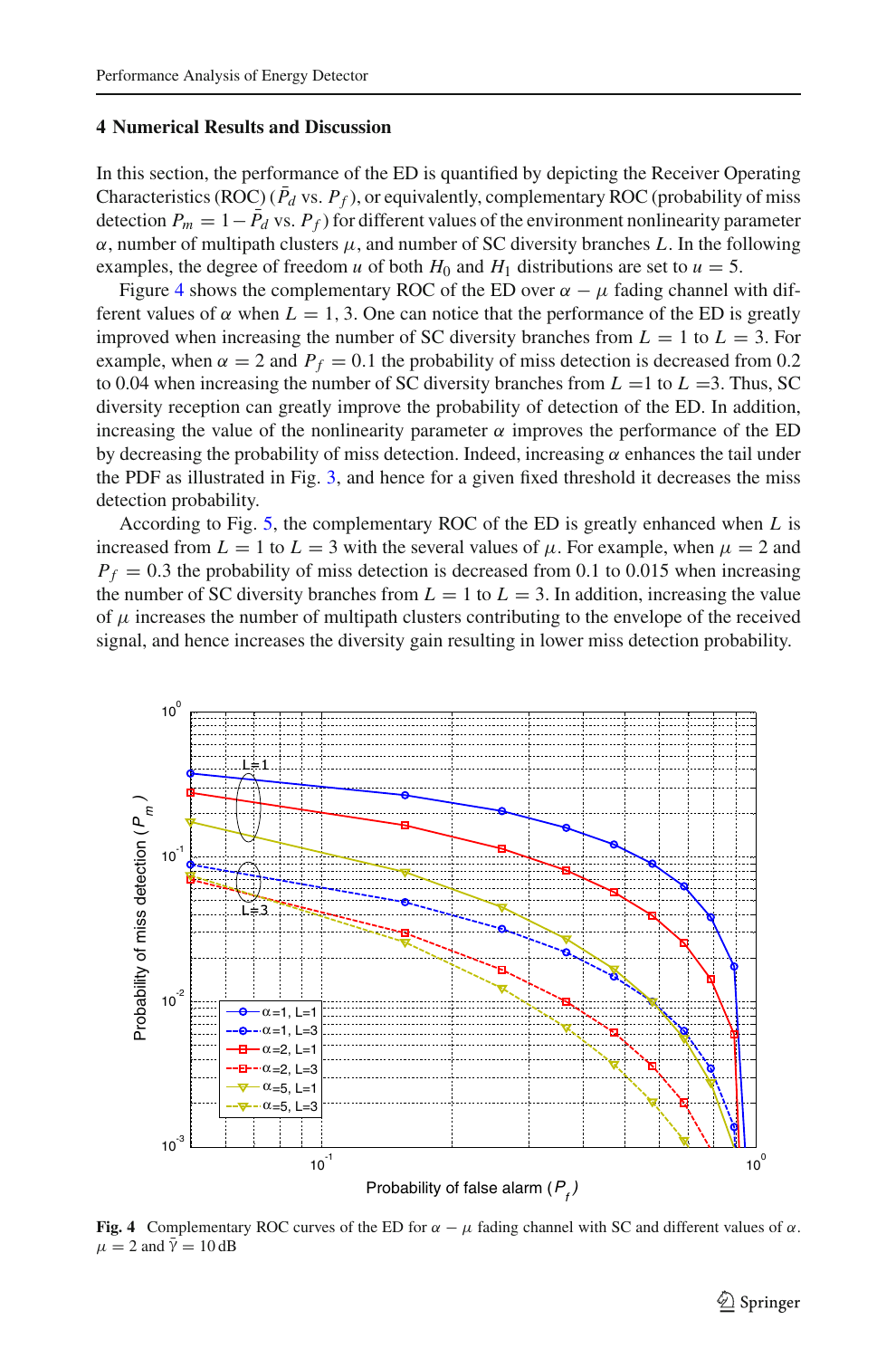

<span id="page-7-0"></span>**Fig. 5** Complementary ROC curves of the ED for  $\alpha - \mu$  fading channel with SC and different values of  $\mu$ .  $\alpha = 2$  and  $\bar{\gamma} = 10$  dB



<span id="page-7-1"></span>**Fig. 6** Complementary ROC curves of the ED over different fading channels with dual SC ( $L = 2$ ).  $\bar{\gamma} = 9$  dB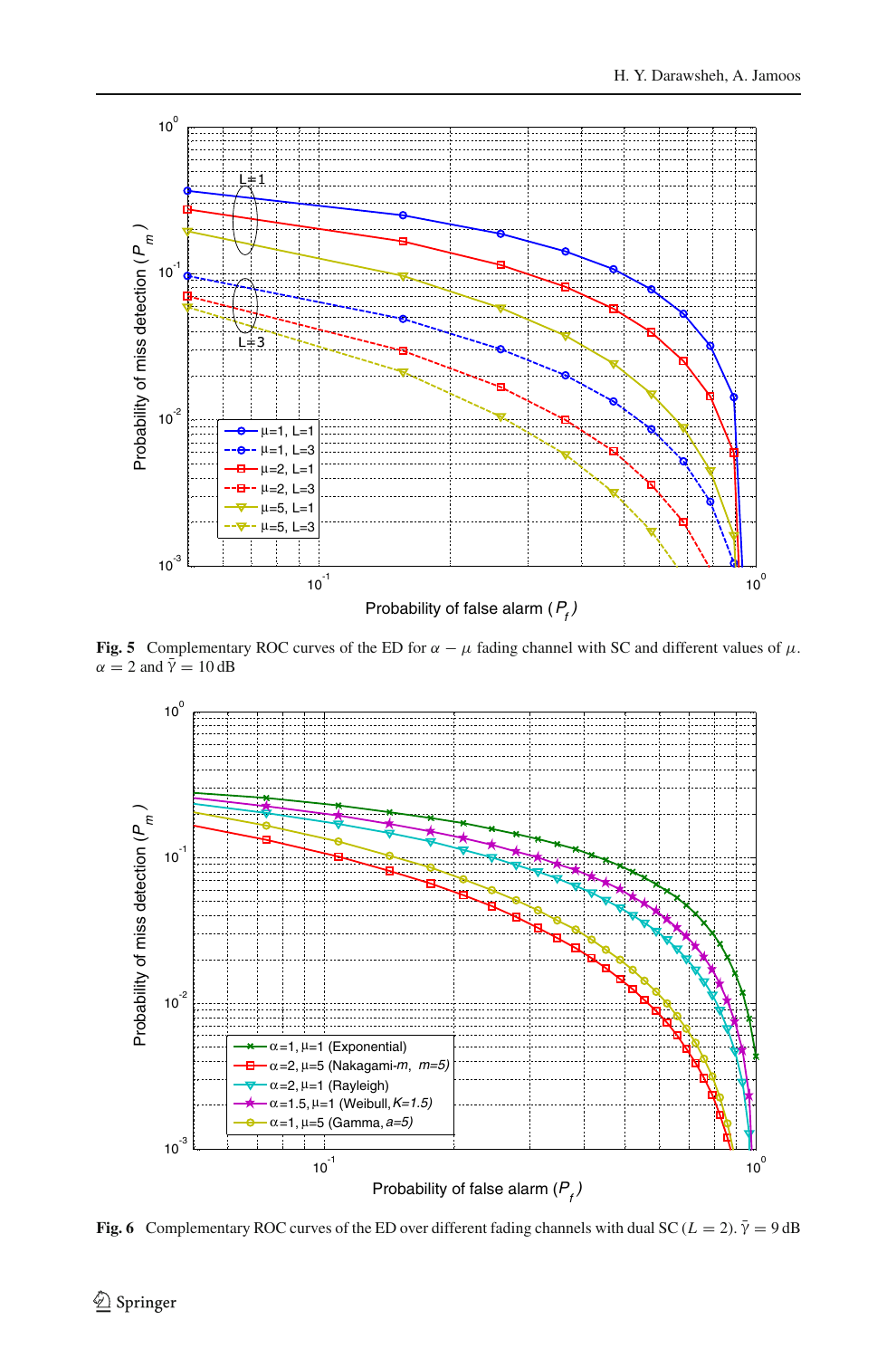Figure [6](#page-7-1) shows the complementary ROC of the ED for several well known fading distributions obtained as special cases from the generalized  $\alpha - \mu$  fading distribution by selecting different values of fading parameters α and μ. Exponential, Nakagami-*m*, Rayleigh, Weibull and Gamma fading distributions are special cases of the  $\alpha - \mu$  fading distribution. On the one hand, exponentially faded channel yields the worst performance. In that case, lower signal envelope amplitudes occur more frequent than higher ones. Thus, the exponential fading distribution can be used as a performance bound benefiting from its mathematical tractability. On the other hand, increasing the value of the severity parameter *m* in the Nakagami-*m* fading distribution improves the performance of the ED by decreasing the probability of miss detection.

## <span id="page-8-0"></span>**5 Conclusion**

In this paper, a new closed-form mathematical expression is derived for the probability of detection of the ED over  $\alpha - \mu$  generalized fading model with SC diversity reception. The derived expression covers several known fading distribution models as special cases. Complementary ROC curves were drawn for the ED over  $\alpha - \mu$  fading channels where enhancement of the probability of detection was achieved by using SC diversity reception.

## $\boldsymbol{X} = \boldsymbol{X} \boldsymbol{Y}$  **Appendix: Evaluation of**  $\boldsymbol{P}_{d,\alpha\mu,sc}$

The generalized Marcum Q-function  $Q_u(\sqrt{2\gamma}, \sqrt{\lambda})$  in [\(10\)](#page-5-4) can be rewritten into series representation using [\[4,](#page-9-3) eq.(4.74)] as follows:

$$
Q_u\left(\sqrt{2\gamma},\sqrt{\lambda}\right) = \sum_{n=0}^{\infty} \frac{\Gamma\left(n+u,\frac{\lambda}{2}\right)}{n!\Gamma(n+u)} \gamma^n e^{-\gamma}
$$
(15)

<span id="page-8-2"></span>In addition, the term  $\sqrt{2}$  $\left(1-\frac{\Gamma\left(\mu,\mu\left(\frac{\gamma}{\bar{\gamma}}\right)^{\alpha/2}\right)}{\Gamma(\mu)}\right)$  $\Gamma(\mu)$ ⎞ ⎠ *L*−1 in [\(10\)](#page-5-4) can be simplified into series repre-

sentation by means of binomial and then multinomial expansions, respectively, as follows:

<span id="page-8-1"></span>• *Binomial expansion*

$$
\left(1 - \frac{\Gamma\left(\mu, \mu\left(\frac{\gamma}{\tilde{\gamma}}\right)^{\alpha/2}\right)}{\Gamma\left(\mu\right)}\right)^{L-1} = \sum_{i=0}^{L-1} (-1)^i \left(\frac{L-1}{i}\right) \left(\frac{\Gamma\left(\mu, \mu\left(\frac{\gamma}{\tilde{\gamma}}\right)^{\alpha/2}\right)}{\Gamma\left(\mu\right)}\right)^i \tag{16}
$$

Using [\[15](#page-10-0), eq. (8.352-4)] with the help of the equality  $\Gamma(\mu) = (\mu - 1)!$  and taking into consideration integer values only for the  $\mu$  parameter, it follows that:

$$
\frac{\Gamma\left(\mu,\mu\left(\frac{\gamma}{\tilde{r}}\right)^{\alpha/2}\right)}{\Gamma\left(\mu\right)} = e^{-\mu\left(\frac{\gamma}{\tilde{r}}\right)^{\alpha/2}} \sum_{m=0}^{\mu-1} \frac{\left(\mu\left(\frac{\gamma}{\tilde{r}}\right)^{\alpha/2}\right)^m}{m!}
$$
(17)

 $\circled{2}$  Springer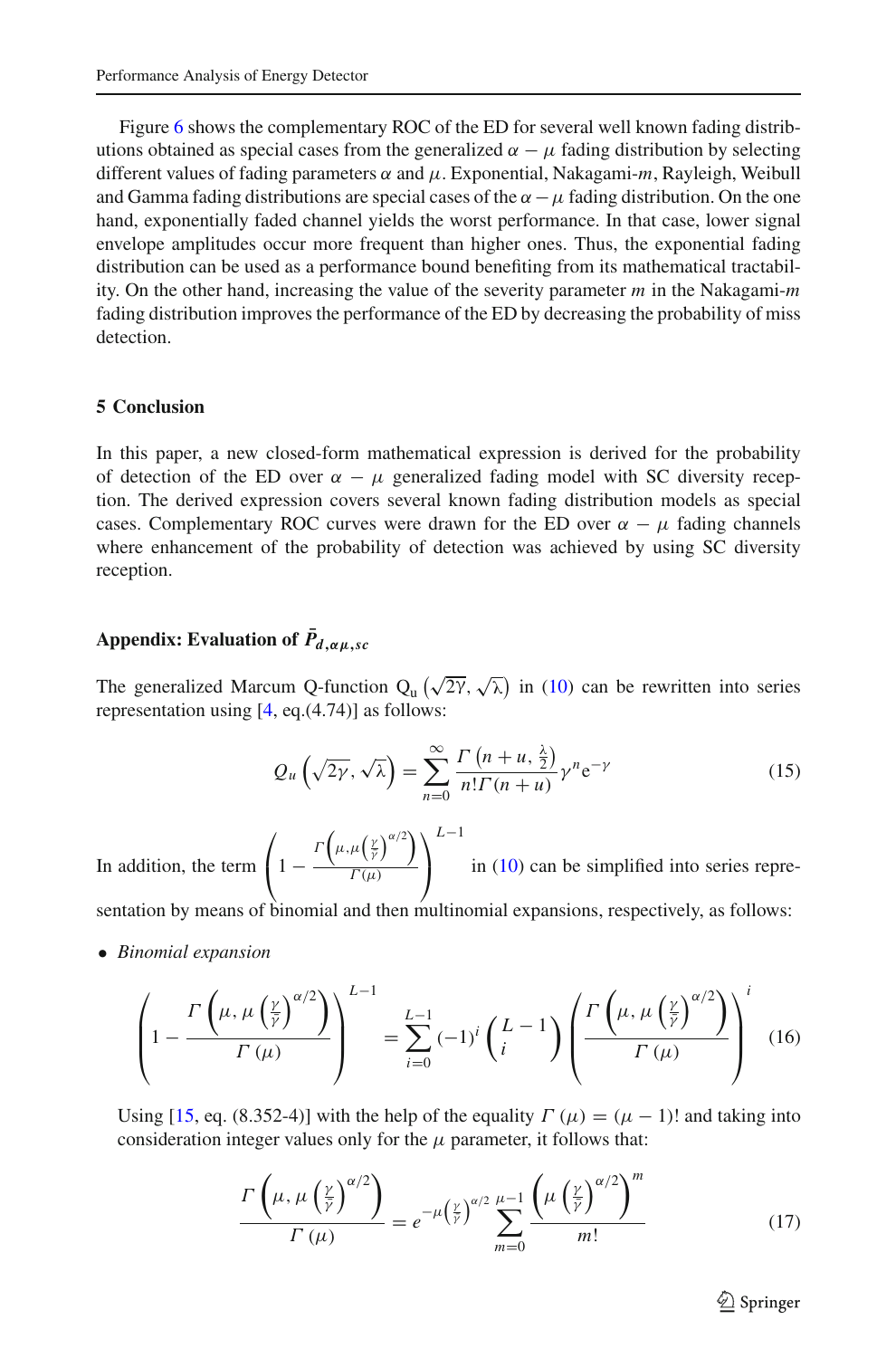<span id="page-9-13"></span>• *Multinomial expansion*

$$
\left(e^{-\mu\left(\frac{\gamma}{\bar{\gamma}}\right)^{\alpha/2}}\sum_{m=0}^{\mu-1}\frac{\left(\mu\left(\frac{\gamma}{\bar{\gamma}}\right)^{\alpha/2}\right)^m}{m!}\right)^i=e^{-i\mu\left(\frac{\gamma}{\bar{\gamma}}\right)^{\alpha/2}}\sum_{m=0}^{i(\mu-1)}\beta_{mi}\left(\mu\right)\left(\mu\left(\frac{\gamma}{\bar{\gamma}}\right)^{\alpha/2}\right)^m\tag{18}
$$

where  $\beta_{mi}$  ( $\mu$ ) is the multinomial expansion coefficient which can be computed recursively as illustrated in  $[4, eq. (9.124)]$  $[4, eq. (9.124)]$ .

Substituting  $(18)$  into  $(16)$  and then substituting  $(16)$  and  $(15)$  into  $(10)$ , the average probability of detection can be expressed as:

<span id="page-9-14"></span>
$$
\bar{P}_{d,\alpha\mu,sc} = \int_{0}^{\infty} \sum_{n=0}^{\infty} \frac{\Gamma\left(n+u,\frac{\lambda}{2}\right)}{n!\Gamma(n+u)} \gamma^{n} e^{-\gamma} \times \frac{L\alpha\mu^{\mu}}{2\Gamma\left(\mu\right) \bar{\gamma}^{\frac{\alpha\mu}{2}}} \sum_{i=0}^{L-1} (-1)^{i} \binom{L-1}{i} e^{-i\mu \left(\frac{\gamma}{\gamma}\right)^{\alpha/2}} \\ \times \sum_{m=0}^{i(\mu-1)} \beta_{mi} \left(\mu\left(\frac{\gamma}{\bar{\gamma}}\right)^{\alpha/2}\right)^{m} \gamma^{\frac{\alpha\mu}{2}-1} e^{-\mu \left(\frac{\gamma}{\bar{\gamma}}\right)^{\alpha/2}} d\gamma \tag{19}
$$

Following similar manipulation steps to those leading to  $[9, eq. (7)]$  $[9, eq. (7)]$ , the integral in  $(19)$  can be put in the form of Laplace transform. Hence, using [\[12,](#page-9-15) 2.2.1-22] the average probability of detection in [\(11\)](#page-5-1) follows.

#### <span id="page-9-0"></span>**References**

- 1. Haykin, S. (2005). Cognitive radio: Brain-empowered wireless communications. *IEEE Journal on Selected Areas in Communications*, *23*(2), 201–220.
- <span id="page-9-1"></span>2. Yucek, T., & Arslan, H. (2009). A survey of spectrum sensing algorithms for cognitive radio applications. *IEEE Communication Surveys & Tutorials*, *11*(1), 116–130.
- <span id="page-9-2"></span>3. Urkowitz, H. (1967). Energy detection of unknown deterministic signals. *Proceedings of the IEEE*, *55*(4), 523–531.
- <span id="page-9-3"></span>4. Simon, M. K., & Alouini, M. S. (2005). *Digital communication over fading channels* (2nd ed.). New York: Wiley-Interscience.
- <span id="page-9-4"></span>5. Yacoub, M. D. (2007). The  $\alpha - \mu$  distribution: A physical fading model for the stacy distribution. *IEEE Transactions on Vehicular Technology*, *56*(1), 27–34.
- <span id="page-9-5"></span>6. Kostylev, V. (2002). Energy detection of a signal with random amplitude. In *Proceedings of the IEEE international conference on communications (ICC'02)* (pp. 1606–1610). New York, NY, May 2002.
- <span id="page-9-7"></span>7. Digham, F. F., Alouni, M. S., & Simon, M. K. (2007). On the energy detection of unknown signals over fading channels. *IEEE Transactions on Communications*, *55*(1), 21–24.
- <span id="page-9-6"></span>8. Herath, S. P., Rajatheva, N., & Tellambura, C. (2011). Energy detection of unknown signals in fading and diversity reception. *IEEE Transactions on Communications*, *59*(9), 2443–2453.
- <span id="page-9-8"></span>9. Fathi, Y., & Tawfik, M. H. (2012). Versatile performance expression for energy detector over  $\alpha - \mu$ generalised fading channels. *Electronics Letters*, *48*(17), 1081–1082.
- <span id="page-9-9"></span>10. Magableh, A. M., & Matalgah, M. M. (2009). Moment generating function of the generalized  $\alpha - \mu$ distribution with applications. *IEEE Communications Letters*, *13*(6), 411–413.
- <span id="page-9-10"></span>11. Alouini, M. S., & Goldsmith, A. J. (1999). Capacity of Rayleigh fading channels under different adaptive transmission and diversity combining technique. *IEEE Transactions on Vehicular Technology*, *48*, 1165– 1181.
- <span id="page-9-15"></span>12. Prudnikov, A. P., Brychkov, Yu A, & Marichev, O. I. (1990). *Integrals and series* (Vol. 3). New York: Gordon and Breach.
- <span id="page-9-11"></span>13. Olver, F. W. J., Lozier, D. W., Boisvert, R. F., & Clark, C. W. (2010). *NIST handbook of mathematical functions*. New York, NY: Cambridge University Press.
- <span id="page-9-12"></span>14. Digham, F., Alouini, M., & Simon, M. (2003). On the energy detection of unknown signals over fading channels. In *Proceedings of the IEEE international conference on communications* (Vol. 5, pp. 3575– 3579).